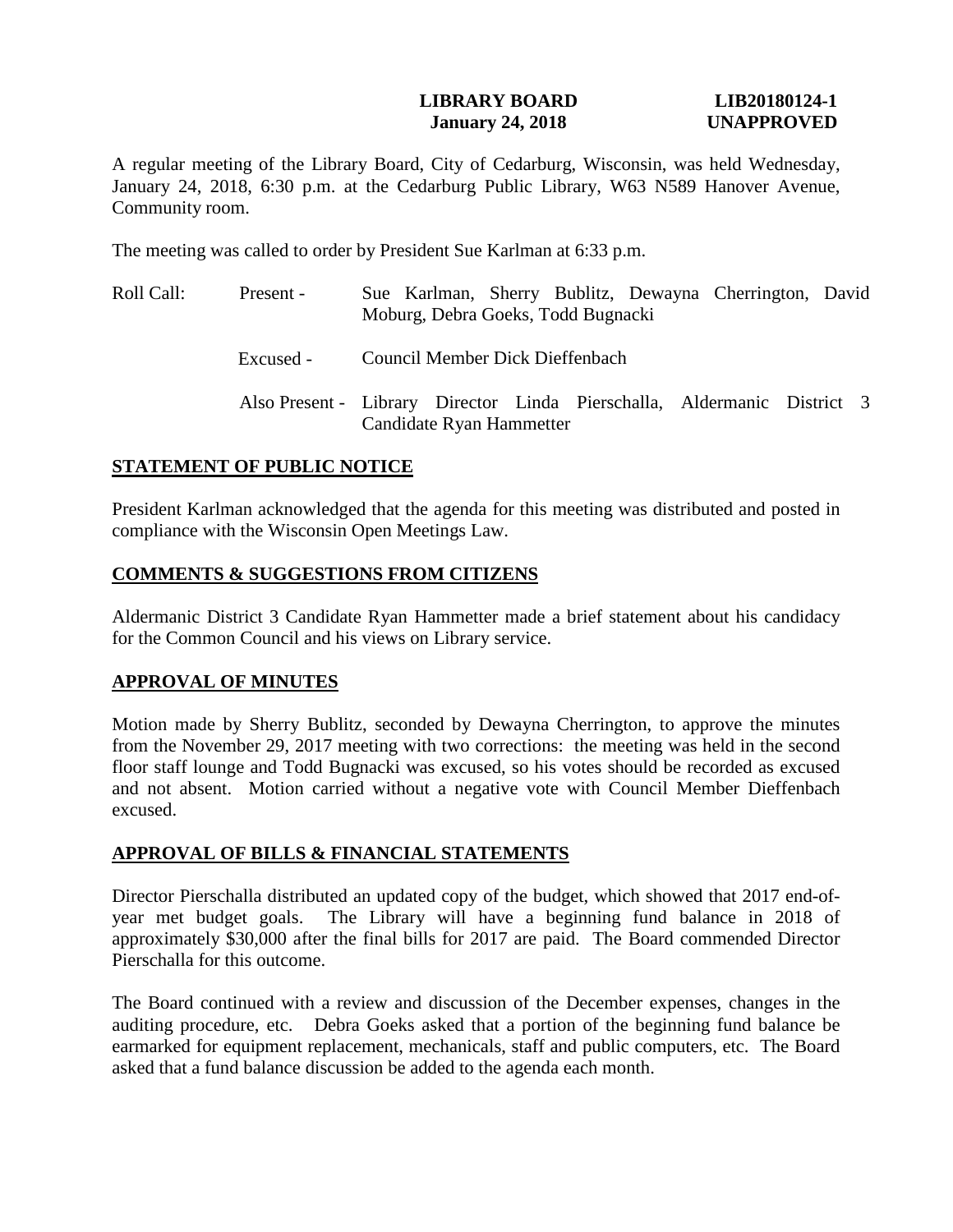# **LIBRARY BOARD LIB20180124-2 January 24, 2018 UNAPPROVED**

Motion made by Debra Goeks, seconded by David Moburg, to approve the bills and financial statements as presented. Motion carried without a negative vote with Council Member Dieffenbach excused.

# **REPORTS**

# **Director's Report**

Director Pierschalla reviewed the main points of her report for the Board.

(The Board paused for a few minutes at this point to take a photo for the Cedarburg Public Library website in front of the fireplace.)

The Board discussed options for location and equipment for the proposed digitization labs.

The Board discussed the annual usage report compiled by Assistant Library Director Nimmer and complimented him on his work.

Director Pierschalla drew the Board's attention to a concern in Washington County regarding reimbursing other Counties for residents' usage of those libraries.

## **School Report**

Superintendent Bugnacki shared information about School District activities:

- Webster School As a result of a space evaluation in the school IMC, tall shelves were removed and has increased the traffic in the IMC. The schools are trying to create more flexible spaces in all of the school IMC's.
- Cue Ball A microphone is inserted in a Nerf ball that gets tossed from person to person and is linked to the school public address system; this encourages people to engage more.
- Cedarburg School District The District is working on a long-range master plan and they just completed the Community Focus Group phase. The projected growth in the Cedarburg School District is 350 students over the next eight to ten years. This is something for the Cedarburg Public Library to keep in mind.

# **NEW BUSINESS**

## **Review Library Closing Dates for 2018; and Action Thereon**

The proposed 2018 closing dates for the Cedarburg Public Library are: New Year's Day, Easter Sunday, Mother's Day, Memorial Day, Independence Day, Labor Day, Thanksgiving, day after Thanksgiving, Christmas Eve, Christmas Day, New Year's Eve and all Sundays from Memorial Day through Labor Day weekend.

Motion made by Sherry Bublitz, seconded by Todd Bugnacki, to approve the 2018 closing dates as presented. Motion carried without a negative vote with Council Member Dieffenbach excused.

## **Review Website Policy; and Action Thereon**

Motion made by Sherry Bublitz, seconded by DeWayna Cherrington, to adopt the Website policy as presented with changes as discussed.